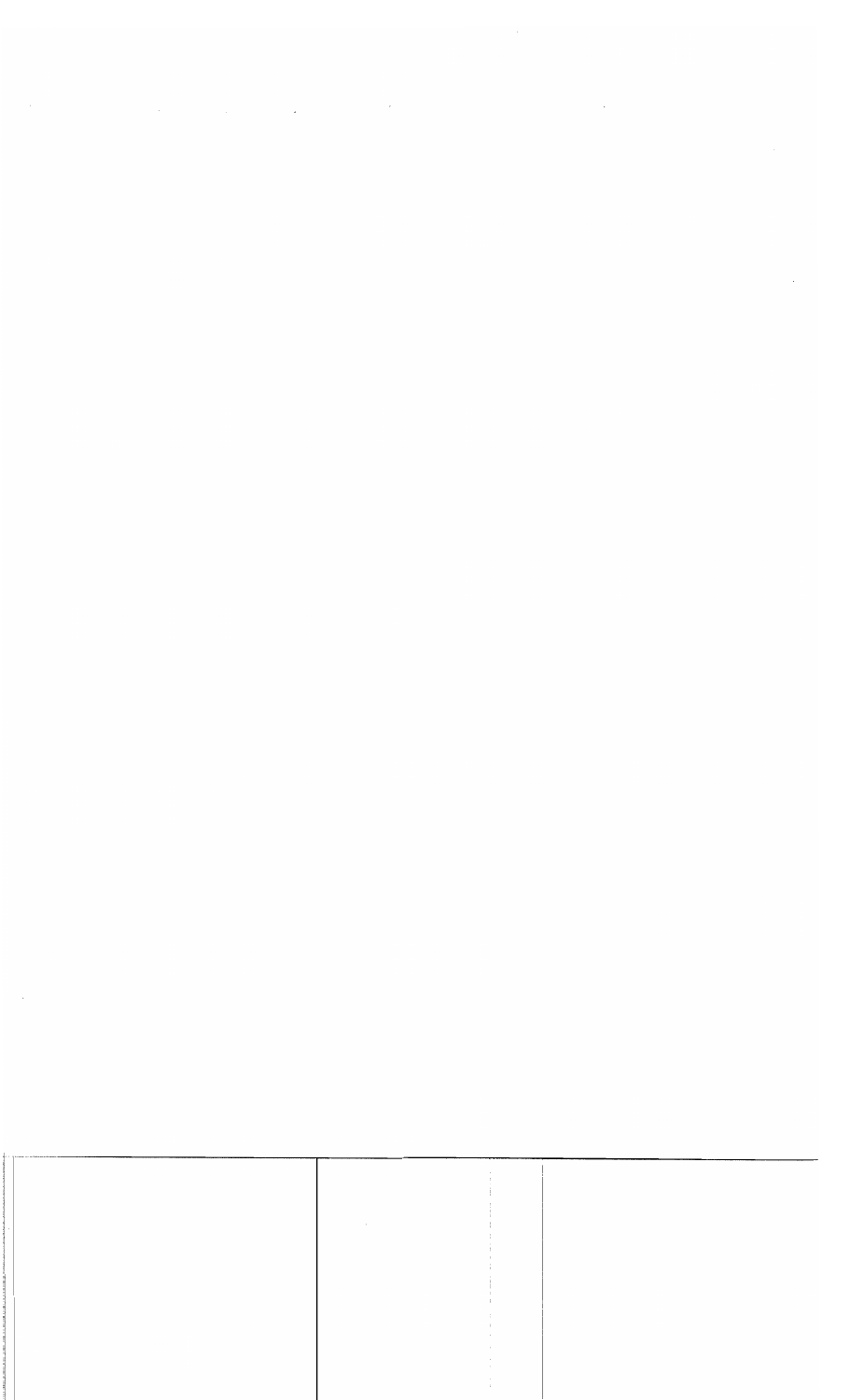## 1. Introduction

Wherever financial institutions take deposits, it seems, governments provide some form of deposit insurance. In many countries (United States or the European Union members) this backing is formal and explicit. Elsewhere, insurance is simply an understanding that the government will not allow depositors to lose their savings. Depositors are supposedly less informed than the financial institutions and small investors, in particular, are very ofien financially unsophisticated. As a response to this problem of asymmetric information, under sorne circumstances and up to a certain amount, a deposit insurance guarantee [DIO from now on] is provided.

Traditionally, banks have provided a safe depository for savers and for many years banking was a comfortable and profitable oligopoly with limited room to maneuver, but with predictable earnings. Banks, although risky, have a unique position in the economy: a loss of confidence in the banking system can lead to a flight from deposits to cash and a credit crunch that has the potential to turn a mild recession into a downward economic spiral that feeds on itself. The deposit insurance schemes prevent the deepening of financial weakness and economic recession, by protecting financial institutions from runs and the payment system as a whole. Nevertheless, its microeconomic and global objectives complement each other: when the savers are protected, the financial system is indirectly also protected.

To reconcile the "saver protection systems" the European Union regulation passed in May 1994 (Directive 94/19/EC) helps to simplify the working of individual markets by allowing the credit companies of the European Community to offer services in a restriction-free environment. This regulation attempts to set up a European system for minimal bank deposit protection in case of insolvency. Member States [MS from now on] will have to adapt to it by 1999, following a transitory period of five years.

The purpose of this paper is to discuss and analyse the different aspects of the deposit insurance, the harmonisation of the schemes and their compatibility with other Community regulations regarding the start up of the third stage of the European Monetary System (EMS).

Afier this introduction, in section two, the foundations of an efficient deposit insurance scheme, widely developed by doctrine, are addressed afier studying the problem of asymmetric information and moral-hazard, as well as the "agency-theory". Section three is dedicated to the explanation of the Community's norms linked with banking supervision and deposit insurance, developing principally the changes to be introduced in different schemes of the Member State countries. Section four presents the schemes of Deposit Insurance of the countries that now are in the EU. Finally, a summary is provided in section five.

## 2. Deposit insurance foundations

The existence of DI must allow the operations of the financial sector to be conducted in a freely competitive environment and with the assignment of efficient resources, so that, in principie, all depositors will be indifferent to the alternative of depositing their savings in a public or private institution, large or small, national or foreign, etc.

The cover mechanism may also suppose an increase in the incentives for the appearance of an excessively risky banking or credit activity that operates against the protection or safety of deposits, moving the financial cost to the depositors, to the insurer or to society as a whole (the designated problem of "moral-hazard").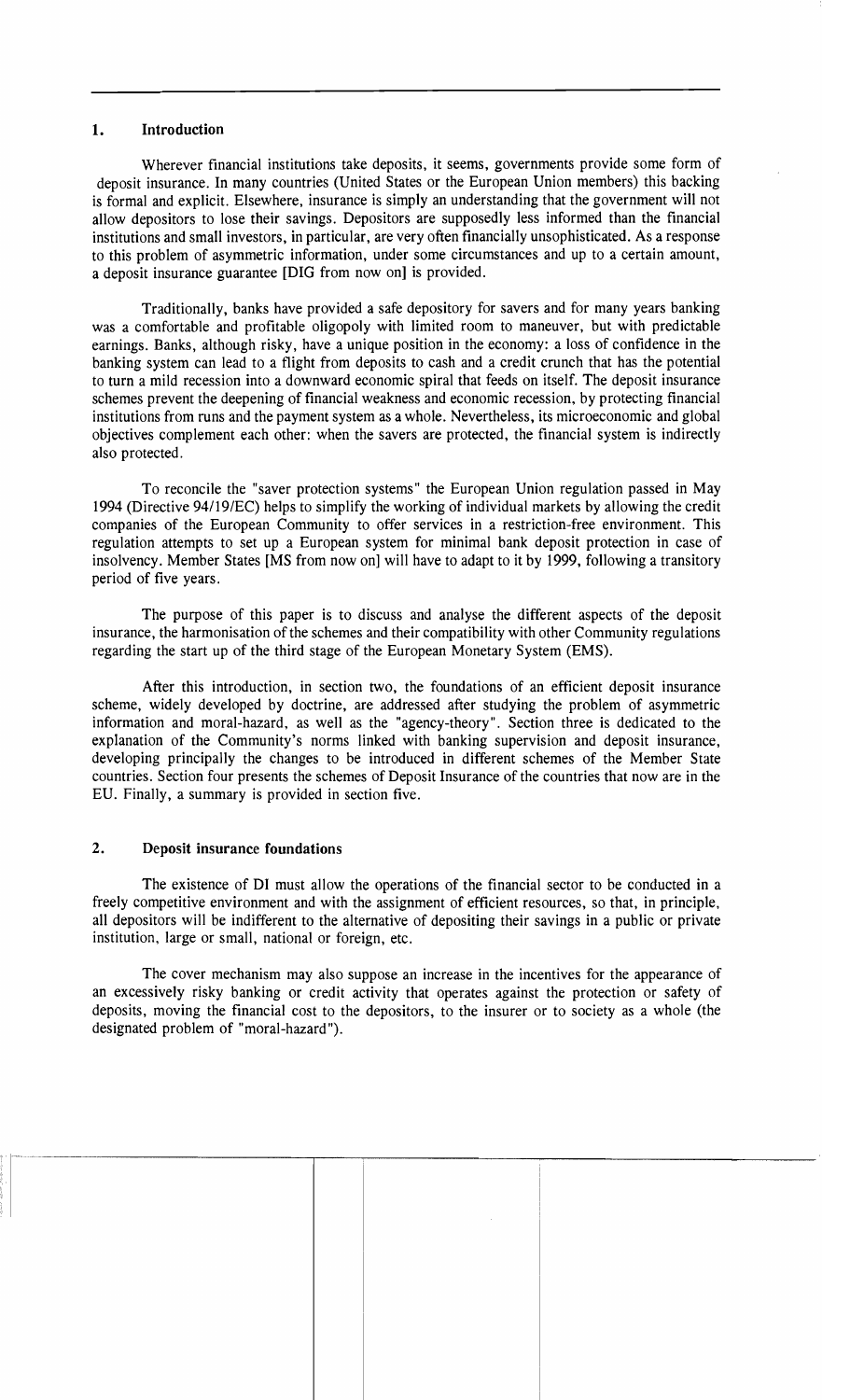In the absence of DI, only the public entities can count on "implicit" state support and the large credit entities on the guarantee of being "too big to fail". Since DI is a basic pillar to reach the stability of the system, its main characteristics will be analyzed:

#### *2.1. Public or private nature and subscription system*

When the subscription system is voluntary, the entities not included in it, even though they do not incur the cost of the premium, nevertheless should face the payment of higher interest rates to attract savings. In this manner the problem outlined by the agents who participate in the system's benefits without contributing to the same (free-rider problem) is reduced. When the subscription is obligatory, the possibility of this opportunistic behaviour is reduced, thus the election of the depository entity amongst those who adhere to the system, and those who do not, can lead to discrimination that can affect the stability of the financial system forming structures in the banking sector that will be generally over-concentrated with an average dimension too big, in general, for the needs of depositors and competition.

Government intervention in the DI system must be understood as an additional means to guarantee the operation and integrity of the financial system and to protect the depositors. State intervention, although extended to all the industrialized countries, is debatable in terms of economic efficiency. This objective can be equally reached by letting the market act by means of the formation of mutuals or consortiums(l) [Chamorro et al. 1994:32]. However, financial insolvency, that finds its origins in macro and micro-economic changes, produces chain effects, so that in the opinion of Merton and Bodie [1992] what is optimum "ex-ante" (e.g.: non intervention) cannot be "ex-post" (when there is already a crisis). Nevertheless, the building up of technical reserves involves, in any case, high opportunity costs for the guarantors.

#### *2.2. Funetions of the insurer organization and relationship to other authorities*

The establishment of limits of protection and the supervision of the interest parties are mechanisms directed to reduce the problems of "moral-hazard".

One answer to this problem is to combine DI with vigorous banking regulations which broadly involves two kinds of objectives: i) *systemie stability* of the financial system, which includes, among other characteristics, avoiding the payment and settlement risks on regulated banks and associated financial institutions, and ii) *investor proteetion* (limited insurance). The limits on the amount to be insured give larger, and therefore more sophisticated depositors, an incentive to monitor bankers' behaviour, although regulation manages risks more directly, by forbidding, or making more costly, certain kinds of lending [Shoenmaker: 1992a].

Both competitive distortions and an increase in financial fragility will occur under the present directive due to some well-known problems induced by asymmetric information and moral-hazard [Grossman, 1992:802; Berlin, et al., 1991:747]. The minimum level of coverage should not be too high to deter the depositors from being virtually indifferent to the soundness of their credit institutions. The pricing and funding procedures of deposit insurance schemes are crucial factors in this situation.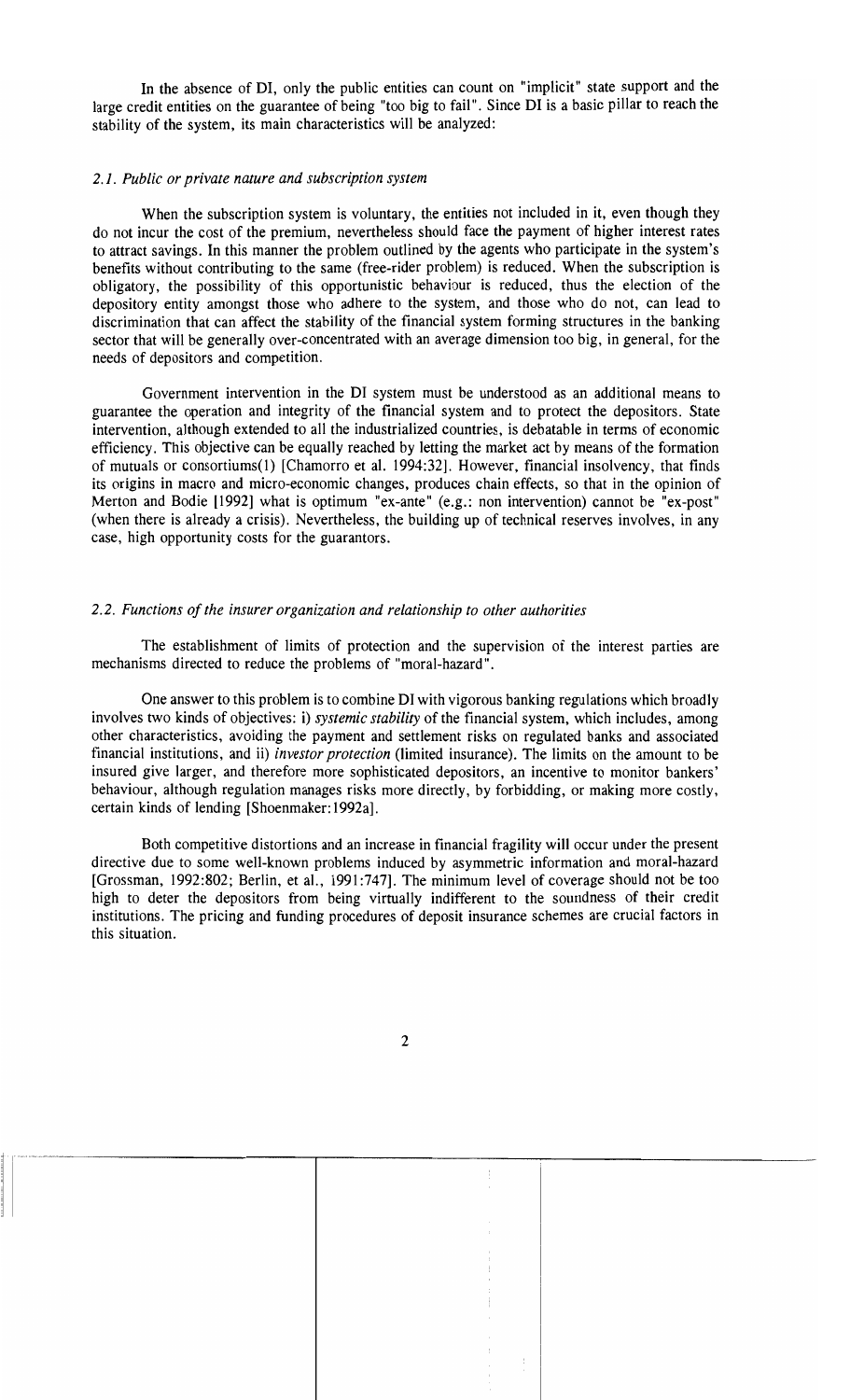Asymmetric information and adverse selection are amongst the main consequences of high transaction costs in the financial markets (the costs of gathering information and monitoring behaviour). Bank runs should not be irrational outbreaks but perfectly rational responses to lack of information, since it is costly for outsiders to obtain accurate information about the bank's financial conditions.

In order to neutralize, or at least minimize, the moral-hazard problems there are several instruments that shareholders, insurers or depositors may use: to monitor the behaviour of the insured party by the insurer; to adjust the insurance premium according to that behaviour; to require the insured party to avoid risky activities. However, the objectives of these groups are very different; while the shareholders want to maximize the value of the firm assuming its limited responsibility, depositors (and insurers) want the money to be in a safe institution, whether profitable or not, in the long run.

In the conceptual framework of the "agency-theory", DI can be envisaged as a set of financial contracts. The contracts between depositors, internal and external shareholders under the direction of the company, and the insurer, originate a conflict of interest in addition to that already existing due to the separation of property and control. The agency-theory struggles with the minimization of the costs derived from the "agency's relationships" between agent and principal.

In the presence of DI, the role of the principal falls back on the shareholders, bondholders, depositors and the insuring body, while the credit entity is the agent. The external shareholders --who have limited responsibility-- have as a principal objective the maximization of the value of the company and, consequently, their profitability. Internal shareholders' objectives are not always, however, of a pecuniary nature, but also of control and the exercise of power. Depositors aspire to maximize profitability and to minimize risk and, in the absence of DI, they will demand adequate compensation --premium risk-- in accordance with a risk level derived of the operations of the credit entity. But in the presence of DI, the risk factor is moved to the insurer, this being so, the credit entity will have the principal interest in observing the behaviour of the assured.

The protection of the interests of the internal and external shareholders, savers and bondholders is achieved through control activities --including supervision costs-- internal audit looks out for the interest of the internal shareholders; while external audit protects the interests of the external shareholders and bondholders. In any case the conflict of interest does not disappear for those who have contracted the supervision services. In the presence of DI the tasks of supervision are shared by the insurer --who is in fact the one who assumes the direct cost of the insolvency-- and the Central Bank, which in addition to responsibilities for the monetary policy, is the lender's last resort.

#### *2.3. Deposit insurance coverage*

Far from protecting the system, the existence of DI permits banking insolvency situations 10 arise in the market because of the risky performance of the assured entity. A partial DI (coinsurance) compels the depositors to sustain part of the losses derived as a consequence of banking insolvency [McKenzie, 1994: 172-78].

Concerning the coverage's reach, that is, if the coverage is based on the consideration of individual deposits or comprises all the operations carried out by the depositor, we will see that the system is more efficient in the latter case. If the scope of the coverage were by deposits, the large saver would have access to a guarantee diversifying his deposits in different credit entities, so that, in the case of one or the other's insolvency where he has his savings, he would collect the maximum

3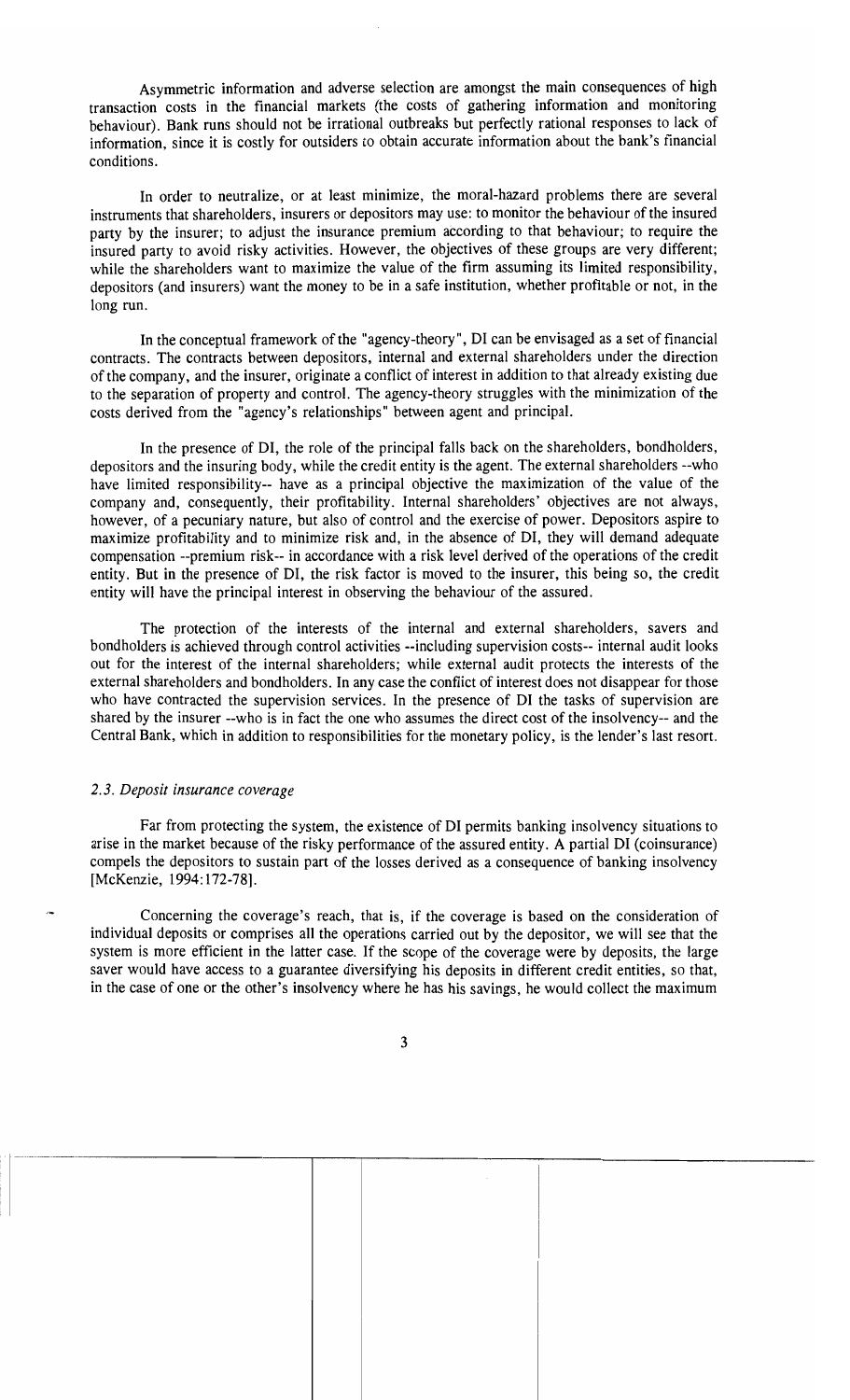guaranteed as many times as he has deposits in each entity, being a value exceeding the maximum limit covered, a cost that is transmitted to the insurer. While, if the scope of the coverage is by the depositor, he will only collect this covered maximum limit once.

#### *2.4. The valuation 01 the premium*

The valuation of the premium to be paid by the insurer may be the most relevant aspect of deposits security, even more so, when the credit entities enjoy limited responsibility. The determination of an economic and socially "fair" premium has been one of the most analyzed and contrasted aspects of DI. The research done up to now [Dermine, 1992: 1-2] has been developed from Black and Scholes' innovative work [1973] on the valuation of options. Thus, initially Merton [1977, 1978], and later Pennachi [1987], Allen and Saunders [1987] amongst others, applied the mentioned model for the valuation of DI.

Merton analyzed the existing relationship between the guarantee of the deposits and a European put-option. Pyle [1986], Ronn and Yerma [1988] used this, as a basis work to determine the needs of capital; while Gorton and Santomero [1990] applied it to the evaluation of the premium-risk of the underlying debt of the banks.

Amongst the most outstanding empirical projects are those of Marcus and Shaked [1984], who carried out a study in which they applied Merton's model to a sample of 40 banks in order to determine if the premium value imposed by the FDIC was approximated to the theoretical value of the coverage premium [Tasca, 1992:46]. Although applying a fair valuation model of the assets of depository entities does not imply that the same result would retlect the insolvency situation in case the entity had its yields reduced by bad management [Chamorro, 1993:94-95]. Ronn and Yerma [1986] accomplished "various transverse or interbanking comparisons", that is to say, determined if the premium providing the funds of the DI was in conformity with the solvency levels of the depository institutions. McCulloch [1984] and Crouhy and Galai [1986, 1991] created a model for the transformation of the role of banks and calculated a sensitive-risk premium for interest rates. Dermine [1992] analysed the deposit premium of sensitive insurances, and also, the commercial-risk.

In the inefficient determination of the premium levels, several problems, such as moralhazard, adverse selection, and equity links may be considered [Chamorro, et al., 1994; Suárez B. de Quirós, 1993], since:

a.- The banking entities that count on the support of DI can accomplish high risk investment operations. For the deposits to be assured, the entity obtains funds at, generally, lower costs than they would have in the absence of insurance and, in the event of insolvency, [Garrido, 1991:35] "the sum or part of the assured responsibility of its clients is moved to the insurer entity". Furthermore, when positive results are obtained as a consequence of risky behaviour, those will be for their own entity; while, if as a consequence of such behaviour it descends into an insolvency situation, the system turns normally, to its defense, in particular when it is considered a large entity.

b.- The contribution criteria of the guarantee deposit fund with uniform rates involve an "equity" problem. If the contribution is carried out in the function of the solvency levels of credit entities, the problem subsists, although a fair redistribution of the yields is reached. Larger credit entities have a smaller insolvency probability since they are better trained to diversify the risk. Nevertheless, in the event of insolvency the system will come to its defense covering all their creditors, while, when the insolvency of small entities is considered, the most viable option can be their liquidation, covering only the assured deposits and excluding part of their creditors. Moreover, with asole premium system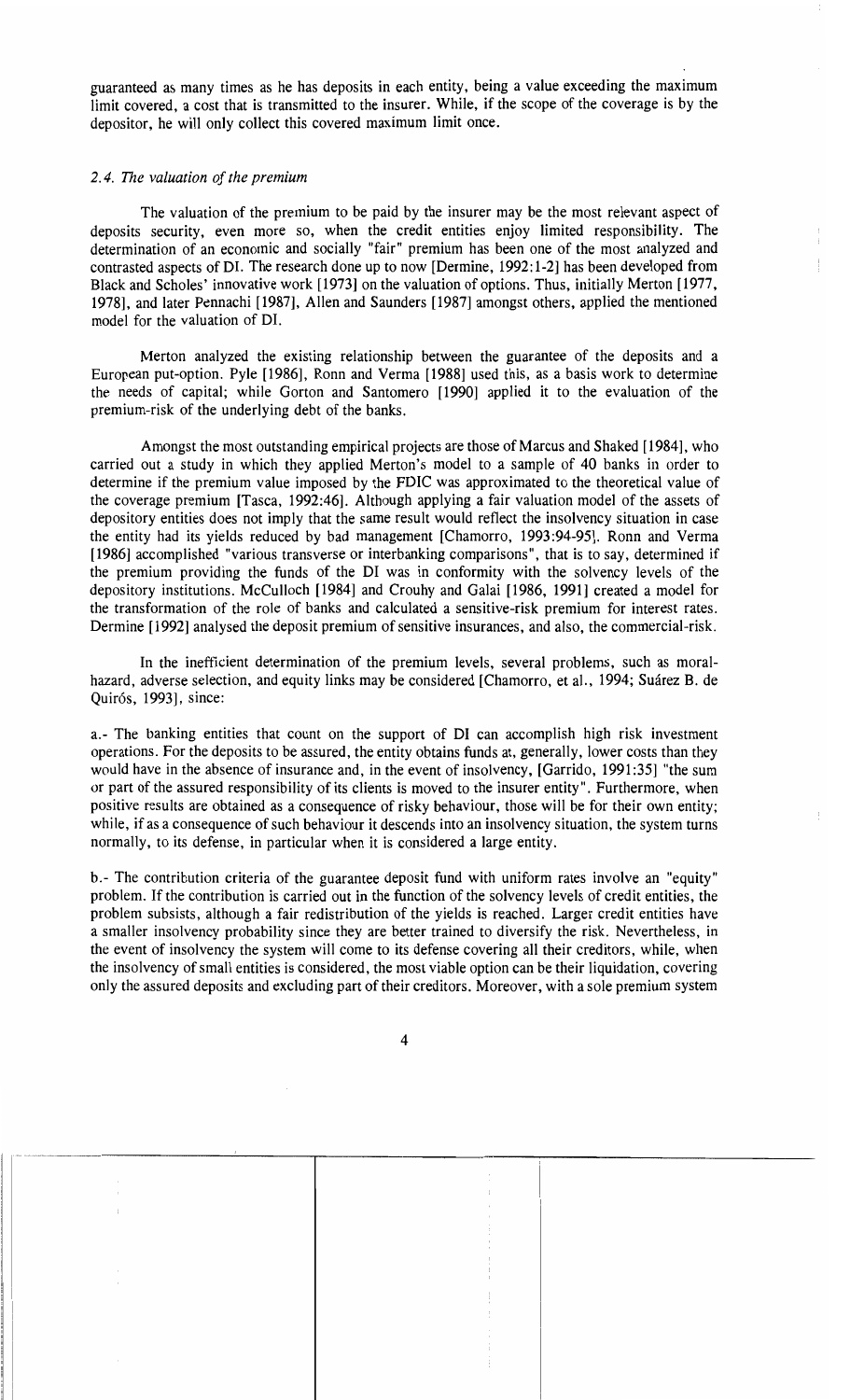where the reparation cost of the larger credit entities falls, totally or in part, in the guarantee system, the small entities are subsidizing the large ones. However, if we consider two entities of a similar size, the one having financially prudent behaviour contributes to the guarantee deposit fund that operates as subsidies to those adopting a risky behaviour, since in the event of insolvency, both will be protected by the system.

A possible solution may be found in the application of different premium rates according to the risk level of the operations undertaken by the credit entities: a system applied in the US since 1993. The FDIC [McKenzie, 1994: 177-78] replaced the sole premium for all financial entities applied until 1992, by a premium system related to risk levels. The banks were classified according to their capitalization level: well-capitalized, adequately-capitalized or infra-capitalized. At the same time each bank's category was divided according to the supervisory level to which each is submitted: A (secure), B (under supervision) and C (under strict supervision), so that a high ratio of capital in relationship to the assets involves a smaller insolvency probability and consequently a smaller probability of using the funds for guaranteeing deposits. In this manner the system gives incentives to banks to be well capitalized.

#### 2.5. Deposit Insurance financing systems

In the opinion of Revell [1985] and Garrido [1991], two DI financing for DI systems standout. (i) Funds financed with anticipated and periodic contributions from beneficiaries used in the event of insolvency. McCarthy [1980] estimated that this system counts amongst its principal advantages that of transmitting confidence to the savers and the knowledge that the existence of a fund guarantees the refund of their deposits. The main disadvantage is derived in the difficulties of calculating the amount of the deposit insurance fund in the light of the impossibility to determine future insolvency situations. Within this financing system one must differentiate the mechanisms according to the moment of intervention: those which act before the statement of liquidation, assuring the continuity of the entity, and those which may act afterwards. (ii) Mutual coverage funds or those that perform "ex-post"; that is, which operate in the event of difficulties in one of the associated banks, when specific contributions are undertaken. The drawback this system presents is that it should be accomplished by disbursements for all the associates at critical times, when a generalized insolvency problem exists.

#### 3. Banking supervision and deposit insurance

The Community regulation tends to create a freely competitive environment; in that sense, the harmonisation norms of DI have been preceded by others with similar importance such as (i) the liberalization of the movement of capital (Directive  $88/361/EEC$ , 24 June); (ii) the authorization of branch entity operations in all the MS (Second Directive of Banking Coordination, 89/646/EEC, 15 December) and, finally (iii) measures related to the supervision of credit entities (Directive March, 1993; Directive December, 1989 relative to the solvency coefficient; Directive April, 1992, which amongst other things, makes the supervision fall back on the authority of the MS of origin which authorizes the development of activities; and Directive December, 1992 on the control of very risky operations) .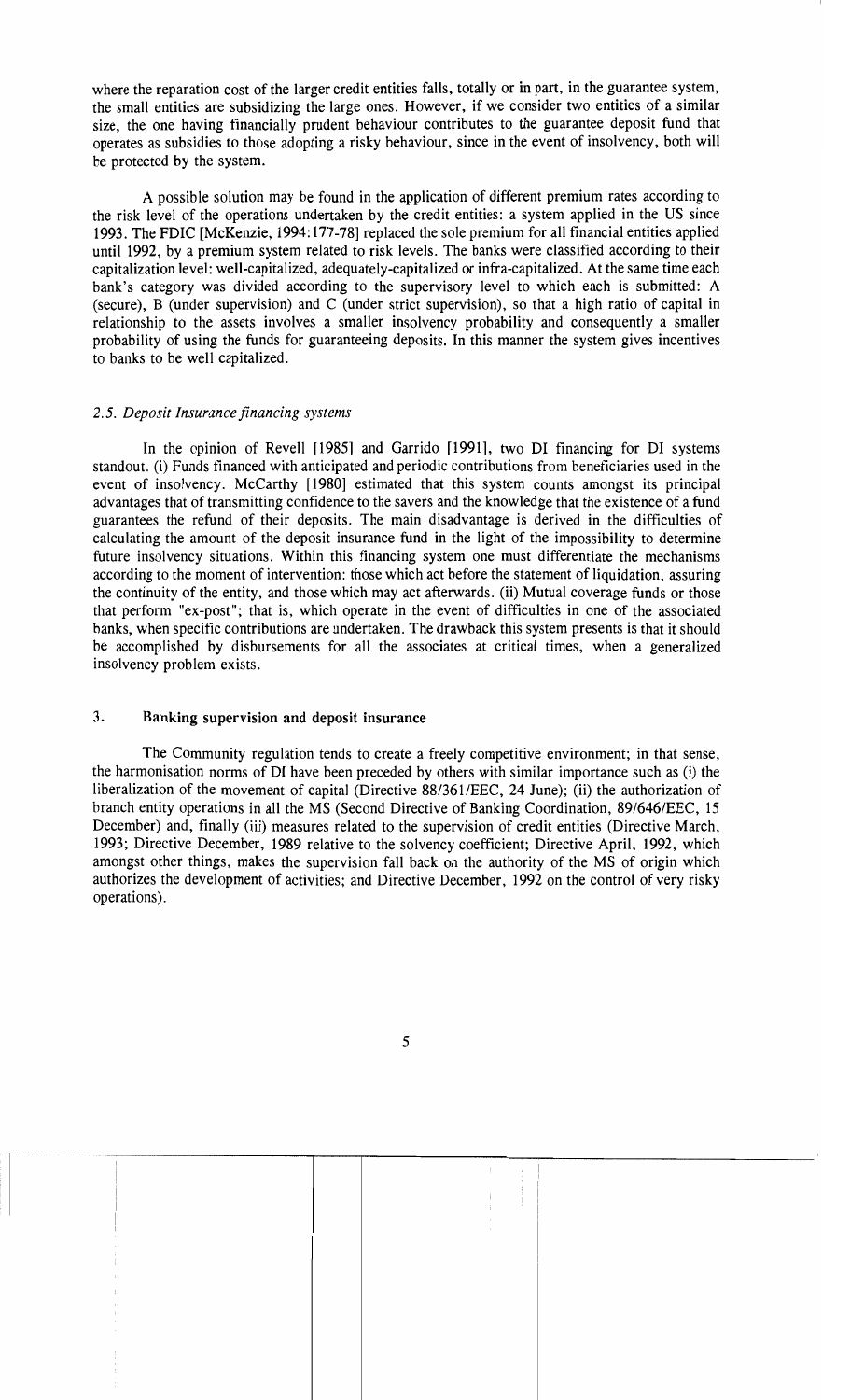#### *3.1. The Community regulation on banking supervision.*

Finds its origin principal1y in the Basle Concordat [Group of Ten; 1975]. The supervision tasks of the credit entities might be shared between the home country authorities, which are responsible for the solvency supervision, and the host country authorities, which are responsible for the liquidity entity supervision.

On the other hand, the Second Community Directive, that came into effect on the 1st of January, 1993, allows any credit entity to move freely in any MS. The moment the credit entity has received authorization from the home country, (single banking licence) it can work in its home or host country, and apply the same principles of the Agreement of Basle. A close collaboration between the different supervisory authorities of both countries is needed, which can be reached by bilateral agreements.

The application of horne country principie for the supervision of the credit entity responds to a logical consequence of the headquarter's, ultimate responsibility for the proper functioning of all the entities and their dependencies; in practice, this is not easy to apply. Therefore, according to the Annual Report of the European Monetary Institute, 1994, [1995; pp. 92-94] the application of the Second Community Directive could be complicated in certain situations:

*i)* Crisis. In a crisis situation, all credit entities present in different MS, should count on a set of principies which would help the supervisors of the horne countries to coordinate the tlow of inforrnation and aH supervisors actions. To accornplish this, the horne country supervisor would be the "chief supervisor" of the host countries.

ii) *Insolvency*. In the same way, in the situation of insolvency, all credit entities present in different MS, could find themselves facing different problems: if the liquidation is initiated by a bank present in the MS, the different judicial measures and insolvency procedures applied in each MS create difficulties for the coordination of the supervisory action due to:

1. The lack of consistency between the home country principle for the precautionary supervision of the branches and the host country legislation for the application of the insolvency procedures.

That is, if the supervisors of the EU countries, as authorities of the host country, can not have equal facilities to start a procedure against a foreign branch bank, this represents an obstacle to the coordination activities of the supervisors of other MS.

- 2. The possibility of the insolvency procedures started against a host bank being recognized in those countries where the bank has branches.
- 3. The possible existence of different liquidation systems that imply different treatments given to the assets (systerns based on the universality or on the territory) that involves the EU depositors discrimination.

As a consequence of those aspects, the Committee of Governors impelled a harmonisation measure of Cleaning-up and Liquidation so that insolvency can be treated the sarne in different MS. countries.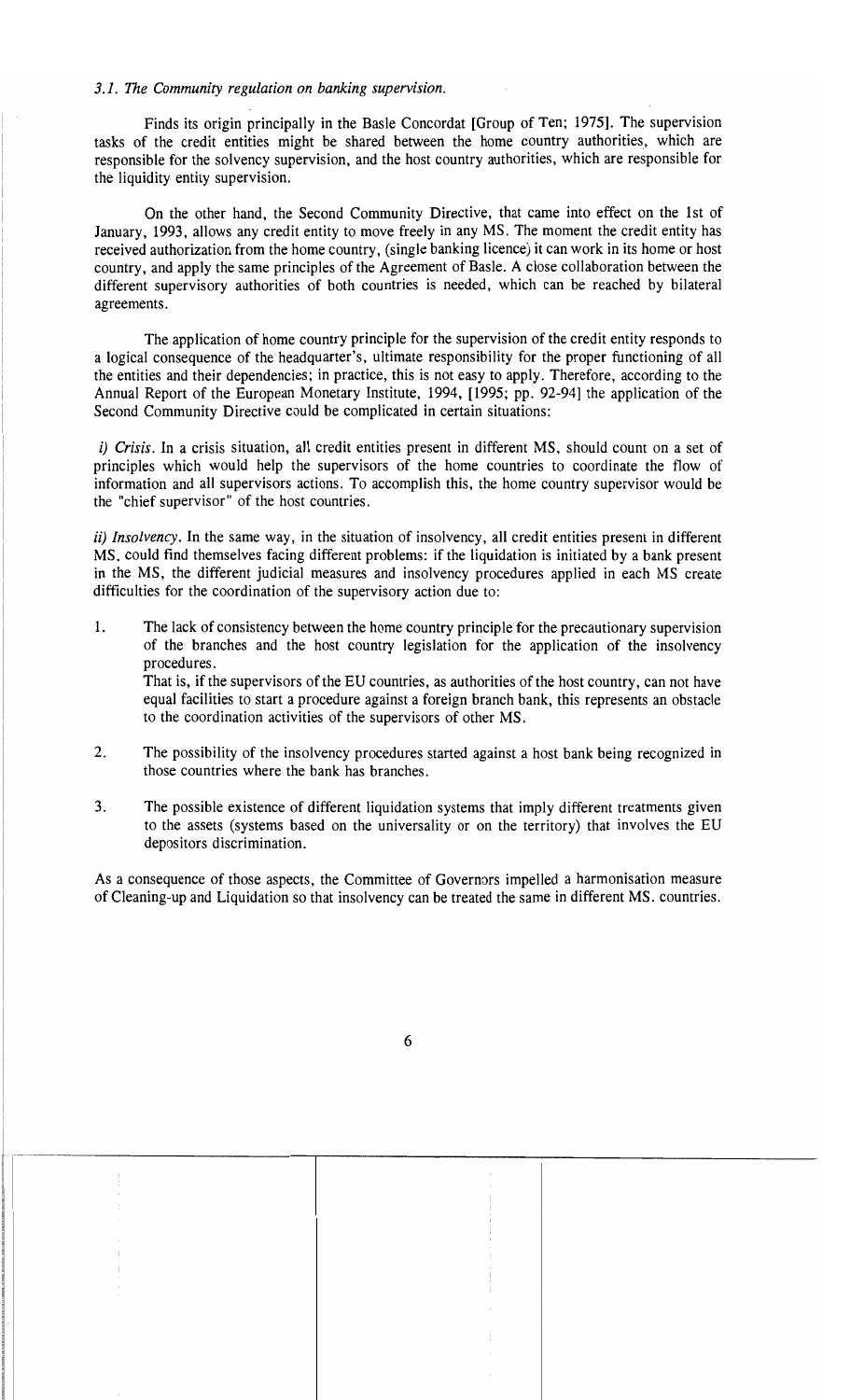# *3.2. Community Directive, application's effects and reforms ro be introduced*

The proposal for the harmonisation of DI in the EU dates back to 1986, when the Commission of the European Communities issued a Recommendation (22 December) concerning the DI systems established in the Community. This same regulation of the DI systems approved their immediate application where DIS. existed and, the study of the possibility of their creation, where they did not. That recommendation gave special attention to the coverage of branch deposits of credit entities, whose central headquarters were found in other MS.

Already, in May 1992, the approval of a directive's proposal to increase the protection of bank deposits, was discussed in depth at the European Commission. According to this preliminary outline DI had to be obligatory to an harmonised minimum. The norm referred mainly to the "principie of the home country", as well as, the limiting of assured depositors and the obligatory adhesion to the system and harmonisation of compensation up to 15.000 Ecus(2). Finally, the Community approved the Directive 94/19/EC of the European Parliament and the Council(3), naming a maximum guarantee of 20.000 Ecus per depositor and by credit entity. This regulation underlines the "principie of subsidiarity" in the following manner: "the deposit guarantee is a fundamental element for the accomplishment of the interior market and an indispensable complement to the credit entities' supervision system by the solidarity that is created between all the entities of a common financial center, in the event those are found in difficulties".

The norm regulates very relevant aspects of DI in terms of moral-hazard, asymmetric information and supervision problems. The harmonized insurance guarantee pursues both: the system and the depositor's protection.

*- Membership:* The norm imposes obligatory membership to the DI systems, unless that is accounted for by a private equivalent system officially recognized. The opportunist behaviour of agents is corrected with this measure. Practically all EU countries rely on obligatory membership mechanisms, except for Germany, Belgium, Spain, Italy and Luxembourg, all of which should modify their respective systems.

*- Maximum coverage limit:* Coverage is assured "up to ECUS 20.000 for the set of deposits of the same depositor". Temporarily, when the guarantee does not reach ECUS 20.000, depositors will be able to count on only ECUS 15.000. Although this limit will be in effect from 1999, there is a transitory period from 1st July, 1995, to the 31st December, 1999, during which the countries that have an inferior coverage to 15.000 Ecus, will have to increase their maximum to the stated limit. When deposits shared by different depositors are considered, these are computed in equal parts amongst these different depositors. The regulation has tried not to let an excessive number of depositors to be in the minimal protection threshold.

Those systems that cover deposits at an inferior level as opposed to the established ones, have to be increased to bring them up to par with the harmonised minima!. Inversely, when the national coverage levels are aboye those of the Community, the latter may be taken as a complement. The directive allows the possibility for the MS to establish a coinsurance system [those are the cases of Ireland, Portugal, the United Kingdom and Italy] where coverage must be at a minimum of 90%, a percentage that can never be inferior to ECUS 20.000. Other countries such as Belgium, Ireland, Luxembourg, Spain and Portugal should adjust their guarantees in the preliminary stage to ECUS 15.000. Thereafter, in a second phase and, in addition to these countries, also Austria, Holland and the United Kingdom, should adjust their coverage level until they reach ECUS 20.000. Spain will have to duplicate the DI in the next five years to reach this amount.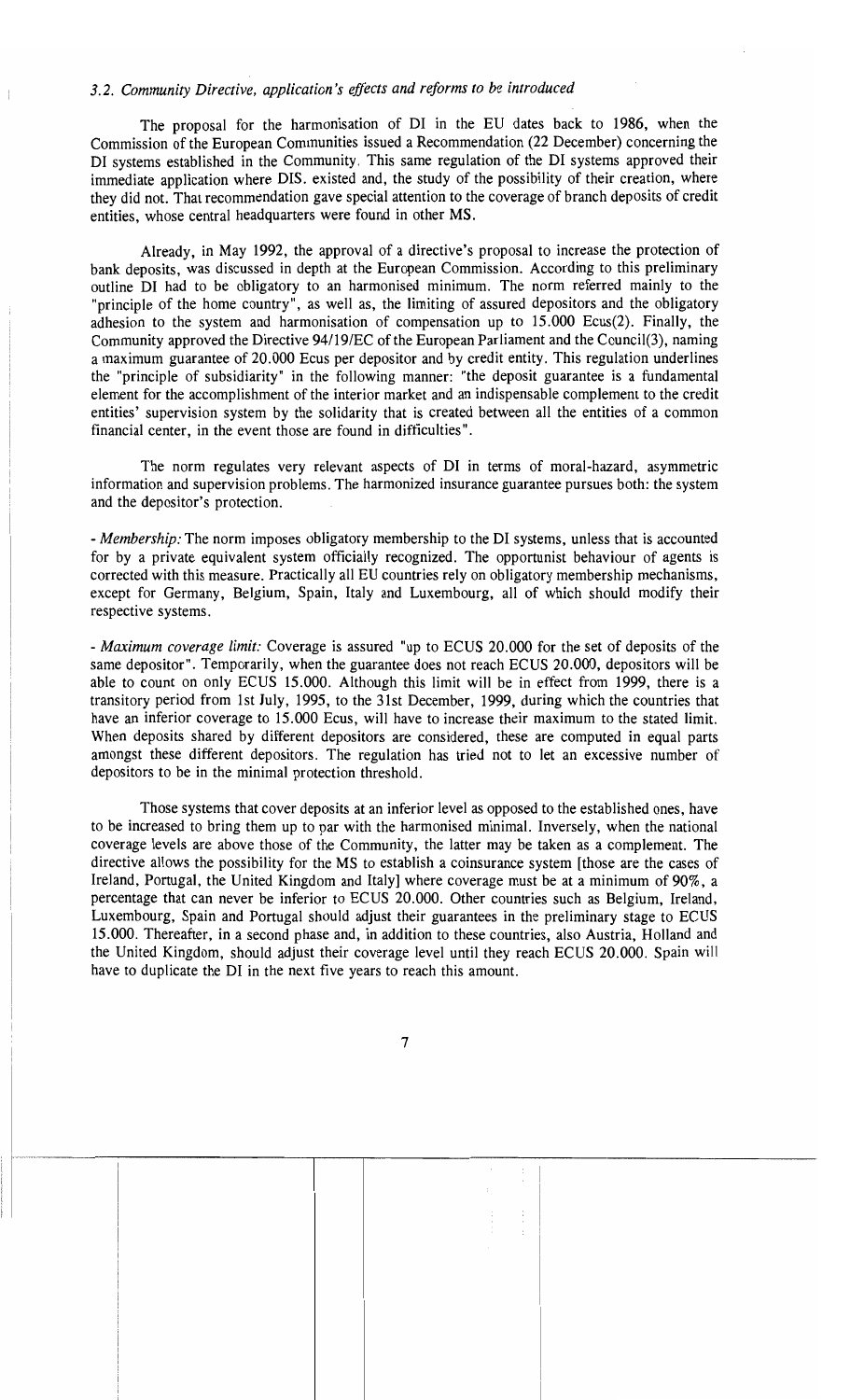*- The system in action:* The coverage mechanisms operate when, in the judgement of the authorities of the financial entity, the restitution of the funds will be impossible, without any chance of achieving . it in the short run, or when the judicial authorities may have declared the bankruptcy or the insolvency of such an entity.

By virtue of which judicial measure or administrative procedure (home o host country) will the system be in action? Remember what we had said in relation to the cleaning-up and liquidation which has to be harmonised to balance the different judicial measures and administrative procedures. On the other hand, it could be that one branch is in the procedure of liquidation in accordance with the home country norms, but not with the host country norms.

There are countries that intervene before liquidation [i.e. Germany, Belgium, Spain, Finland, France, Ireland, Italy and Portugal] while others take action only in the event of liquidation (4).

- The *principIe of "subsidiarity":* This is applied when an entity within the same group is found to be having difficulties. The method of dealing with this question is, nevertheless, different depending on whether there is a branch or a subsidiary involved, thus:

a.- The "principle of home-country": In agreement with the Second Community Directive this principIe is applied in the case of branches.

The existence of different levels of deposit guarantees that go beyond the minimum harmonised, permits the existence of different compensations (in each MS it would be as many systems as there are branches of other entities from other MS, so that the same competitive problems will be balanced between domestic and foreign entities.

-If the home country GD of the branch is lower than the host country GD; the first entity might be authorized to adhere to the host country system. It might be relevant to determine in which country the complementary fund will be formed. The forming of complementary funds in the home country, since branches are in different countries, will mean that difficult, technical problems have to be solved(5). If the entity contributes to the host country fund, another problem is present: the regulation of which country (home or host) will be used if an entity encornters insolvency, the insurance cost is in the host country authority hands, while the supervision is in the hands of the home country authority. In this sense the supervisory system of both countries must be coordinated so that the host country has the guarantee to pay a compensation to depositors of entities that have not been directly supervised.

-If the home country GD of the branch is higher than the host country GD during an initial period, the host MS countries only will offer (to branch depositors of other MS entities) the same level of compensation offered to their depositors (of the host country).

We can summarize this by saying that the host country principle is applied for Deposit Insurance harmonisation, however for supervisory schemes the home country principle will be used.

With respect to the branches of credit entities whose social headquarters are found outside the Community, an equivalent coverage to the one that governs in the MS is granted.

The "principle of the host country" will be applied in the case of subsidiaries.

## [Here chart.l]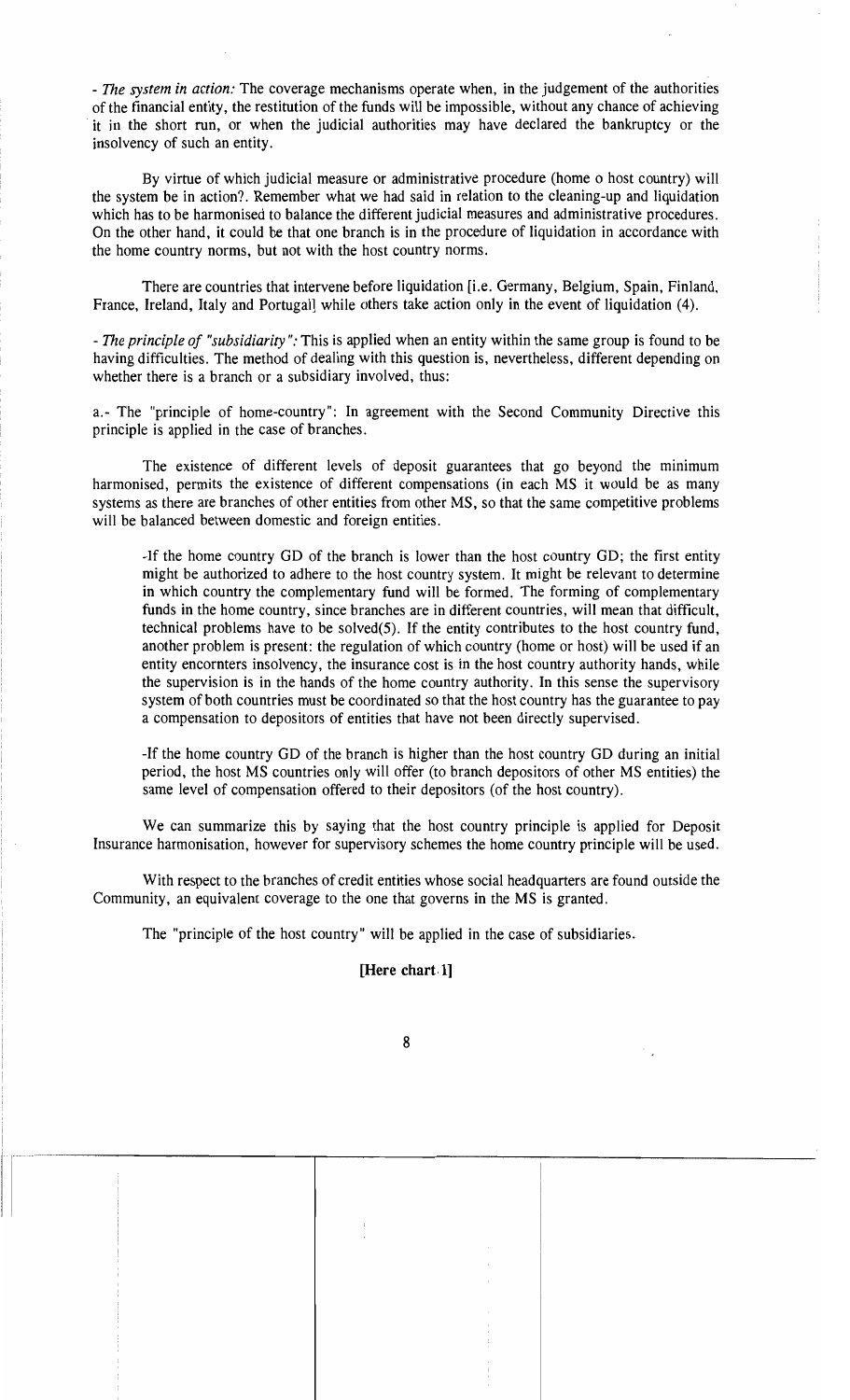The different treatment given to branches and subsidiaries together with the different levels of access to coverage, may be a distortive factor of competition. The credit entities will choose those organizational structures that provide them with greater competitive advantages [McKenzie et. al. 1994:188].

Amongst those aspects not harmonised yet by the current executive body, there are two of vital importance that are the subject of discussion for regulators and that affect the efficiency of the relationships between the EU and its members countries. These are:

*- Financing methods:* The Directive has regulated nothing in this regard, simply advising that the financing of the system should fall back on its own credit entities whenever possible; in addition to the procuring of the financial capacity of the systems that be proportionate to the obligations that pertain to them, without putting in danger the stability of the banking system of the MS as a whole. We believe that the norm should be more explicit, harmonising the commissioned organs of the managerial fund. This only demonstrates the subsidiary function of the State, which transfers its regulating of DI systems, implying additional situations of "rivalry or competition" [Chamorro, et al., 1994:40]. In insolvency situations, originating mainly in economic crises, if the insurance body is a private one, there is a greater probability that there will not be enough economic capacity to protect all depositors.

France, Germany, Italy and Luxembourg currently count on private DI systems. The rest of the countries have systems in which the State has a meaningful participation. Germany, Belgium, Denmark, Spain, Finland, Ireland, Portugal and the United Kingdom, count on accumulation funds, while, in the remaining countries, the deposit insurance fund is a mutual.

*- Fixed or variable premiums:* However, the most argued aspect of DI, has not been harmonised. The financing system of DI through participation quotas, fixed or variable has not been specified. The establishment of a variable contribution system depending of the risk levels might have permitted reaching the proposed objectives more fully.

Finally, before ending this section we want to point out the possible implications of an harmonised deposit insurance system, in the light of a possible unified Central Bank at the third stage of the European Monetary System (EMS).

-The European Central Bank will be the sole responsible entity of the liquidity and solvency of the credit entities, as well as the lender of last resort. To urge a financing system for the deposit insurance fund according to the different risk levels assumed by the financial entities is a clear need.

- The final stage includes the setting of permanently fixed exchange parties, the adoption of a single currency and the introduction of a common monetary policy set by a central banking institution [Johnson, R:1993].

## 4. European Union Deposit Insurance Schemes

The existing DI systems show presently a marked national character and a great diversity in their different normative aspects [see i.e., Annex Ia,b]. This diversity is explained by the different regulatory norms and the way countries understand the problem of banking insolvency.

9

-~-""-------;-----------r---r----------"--------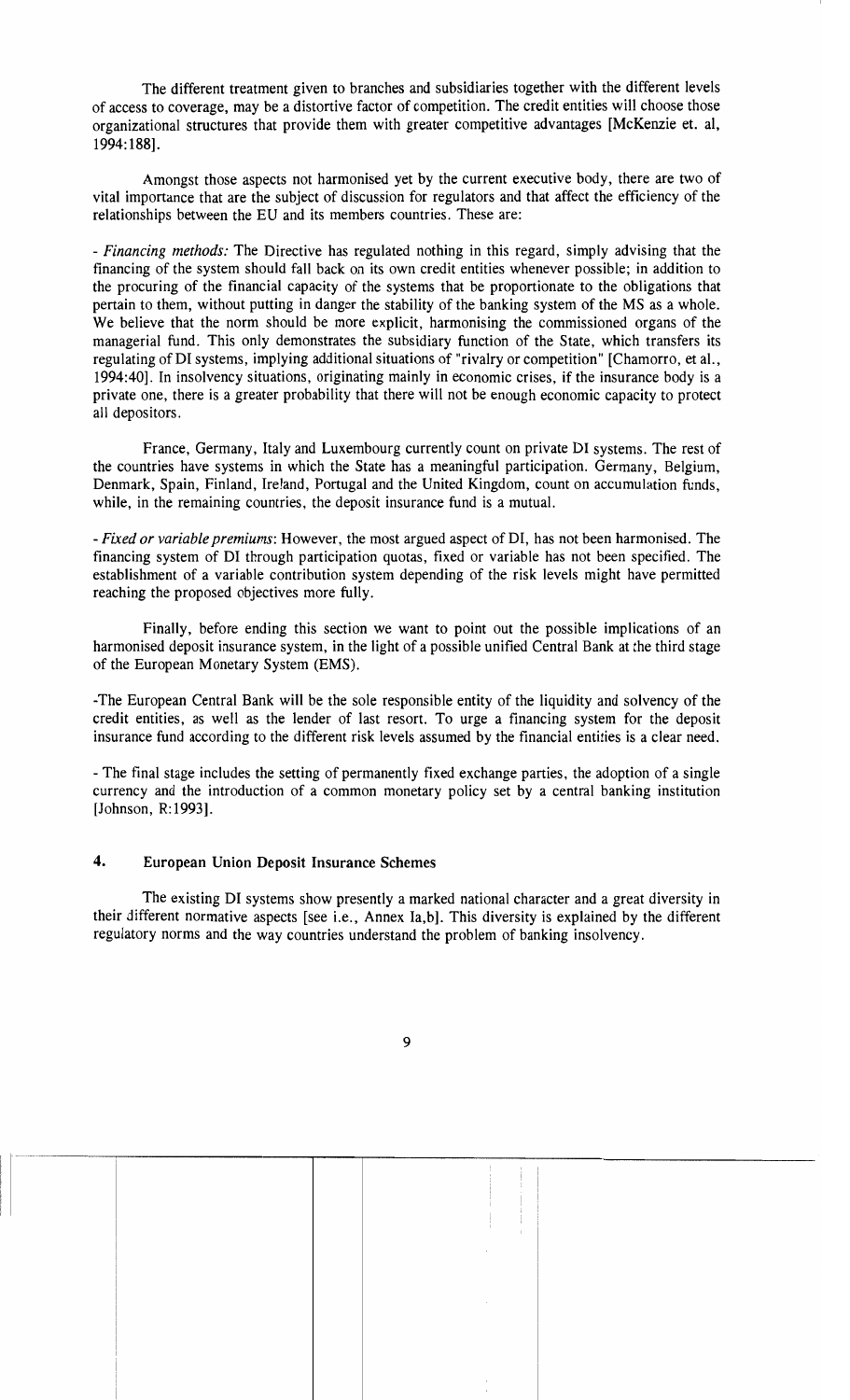#### Annex Ia Deposit Guarantee Schemes in the EU

| Country                                                                        | Creation's Year                                    | Membership | Level of protection                                                                                                                                                | Level of protection<br>in ECUs (21/02/95) |  |  |  |
|--------------------------------------------------------------------------------|----------------------------------------------------|------------|--------------------------------------------------------------------------------------------------------------------------------------------------------------------|-------------------------------------------|--|--|--|
| <b>AUSTRIA</b>                                                                 | 1987                                               | Compulsory | 200.000 Schillings                                                                                                                                                 | 15,167                                    |  |  |  |
| <b>BELGIUM</b>                                                                 | 1975                                               | Voluntary  | 550.000 FB                                                                                                                                                         | 14,215                                    |  |  |  |
| <b>DENMARK</b>                                                                 | 1989                                               | Compulsory | 250.00 DKR                                                                                                                                                         | 33,716                                    |  |  |  |
| <b>FINLAND</b>                                                                 | 1969                                               | Compulsory | Unlimited                                                                                                                                                          |                                           |  |  |  |
| <b>FRANCE</b>                                                                  | 1980                                               | Compulsory | 400.000 FF                                                                                                                                                         | 61,239                                    |  |  |  |
| <b>GERMANY</b>                                                                 | 1966                                               | Voluntary  | 30% of the bank's own funds                                                                                                                                        |                                           |  |  |  |
| <b>GREECE</b>                                                                  | At the moment no deposit protection scheme exists. |            |                                                                                                                                                                    |                                           |  |  |  |
| <b>IRELAND</b>                                                                 | 1989                                               | Compulsory | <irish pounds<br=""><math>5.000(80\%)</math><br/>5.000<br/><math>10.000(70\%)</math><br/>to<br/>10.000<br/>50.000 (50%)<br/>to<br/>Maximun I.Pounds 10.000</irish> | 12,440                                    |  |  |  |
| <b>ITALY</b>                                                                   | 1989                                               | Voluntary  | $<$ Lira 200 M<br>$(100\%)$<br>following 800 M<br>$(80\%)$<br>Max. coverage Lira 800 M                                                                             | 394,623                                   |  |  |  |
| LUXEMBOURG                                                                     | 1989                                               | Voluntary  | 500,000 LF                                                                                                                                                         | 12,923                                    |  |  |  |
| <b>NETHERLANDS</b>                                                             | 1979                                               | Compulsory | 40.000 FLH                                                                                                                                                         | 18,991                                    |  |  |  |
| <b>PORTUGAL</b>                                                                | 1992                                               | Compulsory | $<$ Esc 1.5 M<br>$(80\%)$<br>1,5 to 13 M<br>$(60\%)$<br>Max. coverage Esc 2,1 M                                                                                    | 10,784                                    |  |  |  |
| <b>SPAIN</b>                                                                   | 1977                                               | Voluntary  | 1.500.000 Pesetas                                                                                                                                                  | 9,158                                     |  |  |  |
| <b>UNITED</b><br><b>KINGDON</b>                                                | 1982                                               | Compulsory | Sterling Pounds 20.000 (75%)<br>Max. coverage Lb. 15.000                                                                                                           | 18,660                                    |  |  |  |
| Source: OCDE. Prudential Supervision in Banking; Schoenmaker, D. (1992a) p.16. |                                                    |            |                                                                                                                                                                    |                                           |  |  |  |

Two basic forms in the limits of deposit coverage can be found in the different countries, with the following characteristics:

- Maximum limit: All deposits (Finland); a percentage of the entity's resources (Germany), or a given quantity (for the rest of the countries).

- Partial refund of all deposits (coinsurance). Depositors, anyone with whatever volume of deposits will experience a part of the loss in the event of bankruptcy of the entity (Ireland, Italy, Portugal and the United Kingdom).

All systems cover both resident and nonresident deposits, although differences exist in the extent of the coverage (deposits in foreign currency, deposits in branches of foreign banks and deposits in foreign branches of national banks) in addition to the financing of the system and the performance -previous or following the liquidation- on the part of the deposit insurance fund.

## [Here Chart 2]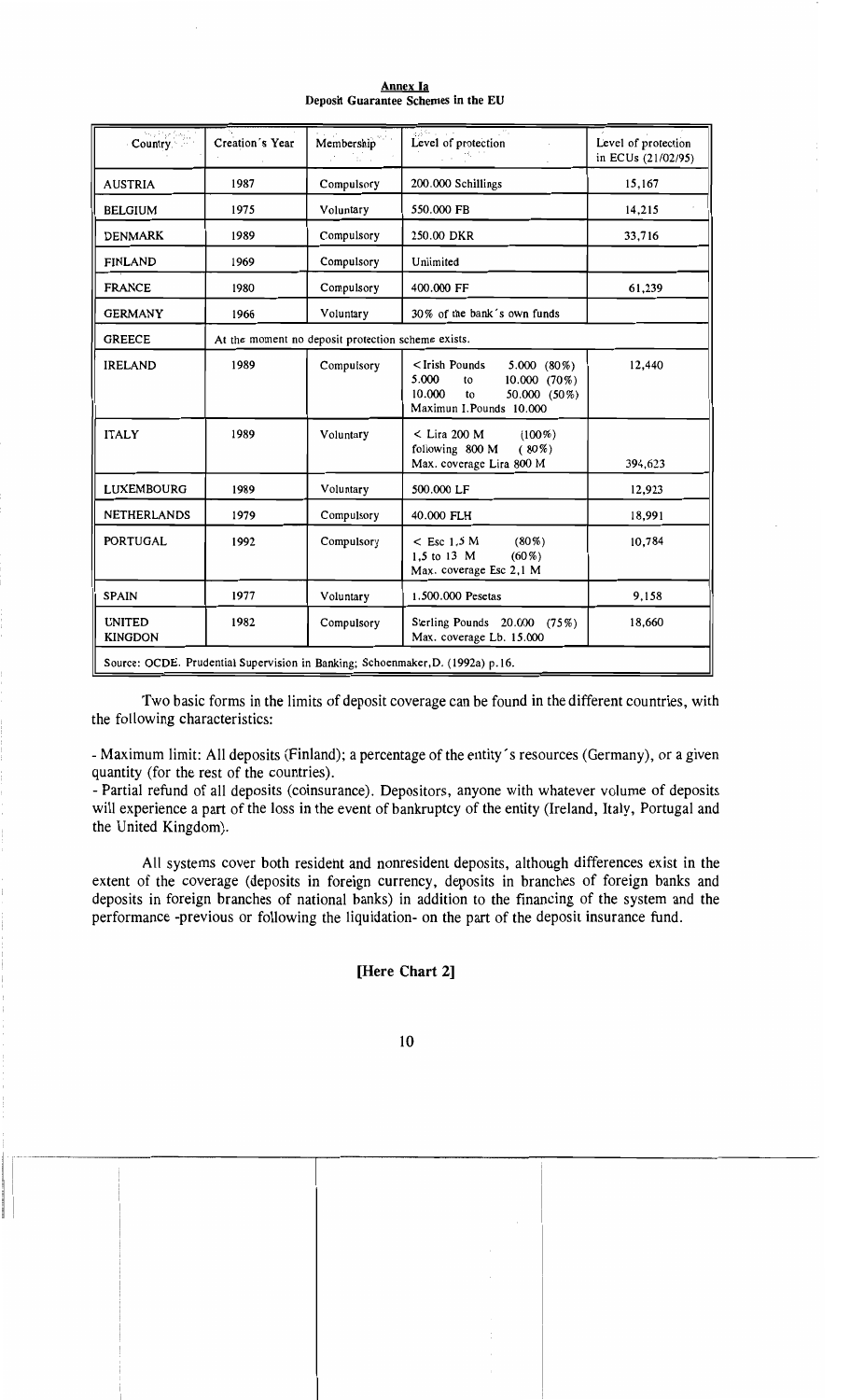| Country<br>$\ddot{\phantom{a}}$                                                | $\mathcal{E}^{\mathcal{P}}_{\mathcal{P}}(\mathcal{P},\mathcal{P})$ .<br>Deposits<br>in foreign<br>$\sim 10^{-11}$<br>currency<br>$\mathbb{R}^{n}$ . | Coverage of protection extended to:<br>Deposits<br>at branches<br>of foreign<br>banks ·<br>$\cdot$ | Deposits at<br><b>branches</b><br>of domestic<br>banks abroad | Funding<br>Contribution or<br>Commitment to<br>pay<br>$\sim$ $\mu$ | Preventive<br>Action by Dep.I<br>Scheme prior to<br>Liquidation |  |  |
|--------------------------------------------------------------------------------|-----------------------------------------------------------------------------------------------------------------------------------------------------|----------------------------------------------------------------------------------------------------|---------------------------------------------------------------|--------------------------------------------------------------------|-----------------------------------------------------------------|--|--|
| <b>AUSTRIA</b>                                                                 | Yes                                                                                                                                                 | Yes                                                                                                | No                                                            | N <sub>0</sub>                                                     | N <sub>0</sub>                                                  |  |  |
| <b>BELGIUM</b>                                                                 | No                                                                                                                                                  | Yes                                                                                                | No(1)                                                         | Yes                                                                | Yes                                                             |  |  |
| <b>DENMARK</b>                                                                 | Yes                                                                                                                                                 | Yes                                                                                                | No(1)                                                         | No                                                                 |                                                                 |  |  |
| <b>FINLAND</b>                                                                 | Yes                                                                                                                                                 | Yes                                                                                                | No                                                            | Yes                                                                | Yes                                                             |  |  |
| <b>FRANCE</b>                                                                  | N <sub>0</sub>                                                                                                                                      | Yes                                                                                                | No                                                            | N <sub>0</sub>                                                     | Yes                                                             |  |  |
| <b>GERMANY</b>                                                                 | Yes                                                                                                                                                 | Yes                                                                                                | Yes                                                           | Yes                                                                | Yes                                                             |  |  |
| <b>GREECE</b>                                                                  | At the moment no deposit protection scheme exists.                                                                                                  |                                                                                                    |                                                               |                                                                    |                                                                 |  |  |
| <b>IRELAND</b>                                                                 | (2)                                                                                                                                                 | Yes                                                                                                | No                                                            | Yes                                                                | Yes                                                             |  |  |
| <b>ITALY</b>                                                                   | Yes                                                                                                                                                 | Yes                                                                                                | Yes                                                           | N <sub>0</sub>                                                     | Yes                                                             |  |  |
| LUXEMBOURG                                                                     | Yes                                                                                                                                                 | Yes                                                                                                | No                                                            | No                                                                 | N <sub>0</sub>                                                  |  |  |
| <b>NETHERLANDS</b>                                                             | Yes                                                                                                                                                 | Yes                                                                                                | N <sub>0</sub>                                                | No                                                                 | No                                                              |  |  |
| <b>PORTUGAL</b>                                                                | Yes                                                                                                                                                 | Yes                                                                                                | No                                                            | Yes                                                                | Yes                                                             |  |  |
| <b>SPAIN</b>                                                                   | Yes                                                                                                                                                 | Yes                                                                                                | No                                                            | Yes                                                                | Yes                                                             |  |  |
| <b>UNITED</b><br><b>KINGDON</b>                                                | No                                                                                                                                                  | Yes                                                                                                | No                                                            | Yes                                                                | No                                                              |  |  |
| Source: OCDE. Prudential Supervision in Banking; Schoenmaker, D. (1992a) p.16. |                                                                                                                                                     |                                                                                                    |                                                               |                                                                    |                                                                 |  |  |

Annex Ib Deposit Guarantee Schemes in the EU

(1) Yes, if no compulsory deposit protection scheme exists in the host country.

(2) Provisional coverage to some extent to other currencies.

#### 5. **Conclusions**

Belonging or not to an obligatory system, the establishment of maximum protection for savers and minimal for all the MS plus the "subsidiarity principle" are the main aspects which most clearly have solved the harmonisation of DI in the EU in accordance with the general consensus of what must be a system of efficient DI. The different treatment given to the branches and subsidiaries can be, nevertheless, a distortive factor for competition giving credit entities the choice of those organizational structures that provide them with greater competitive advantages. Equally, the treatment of the "moment" in which the system must act, is another factor of distortion for competition between the different entities. Taking action previously to liquidation would give the system more stability than will be performance "ex-post", above all when what is intended in first place is the continuation of the financial entity, which in turn would avoid the "systemic" effect amongst savers.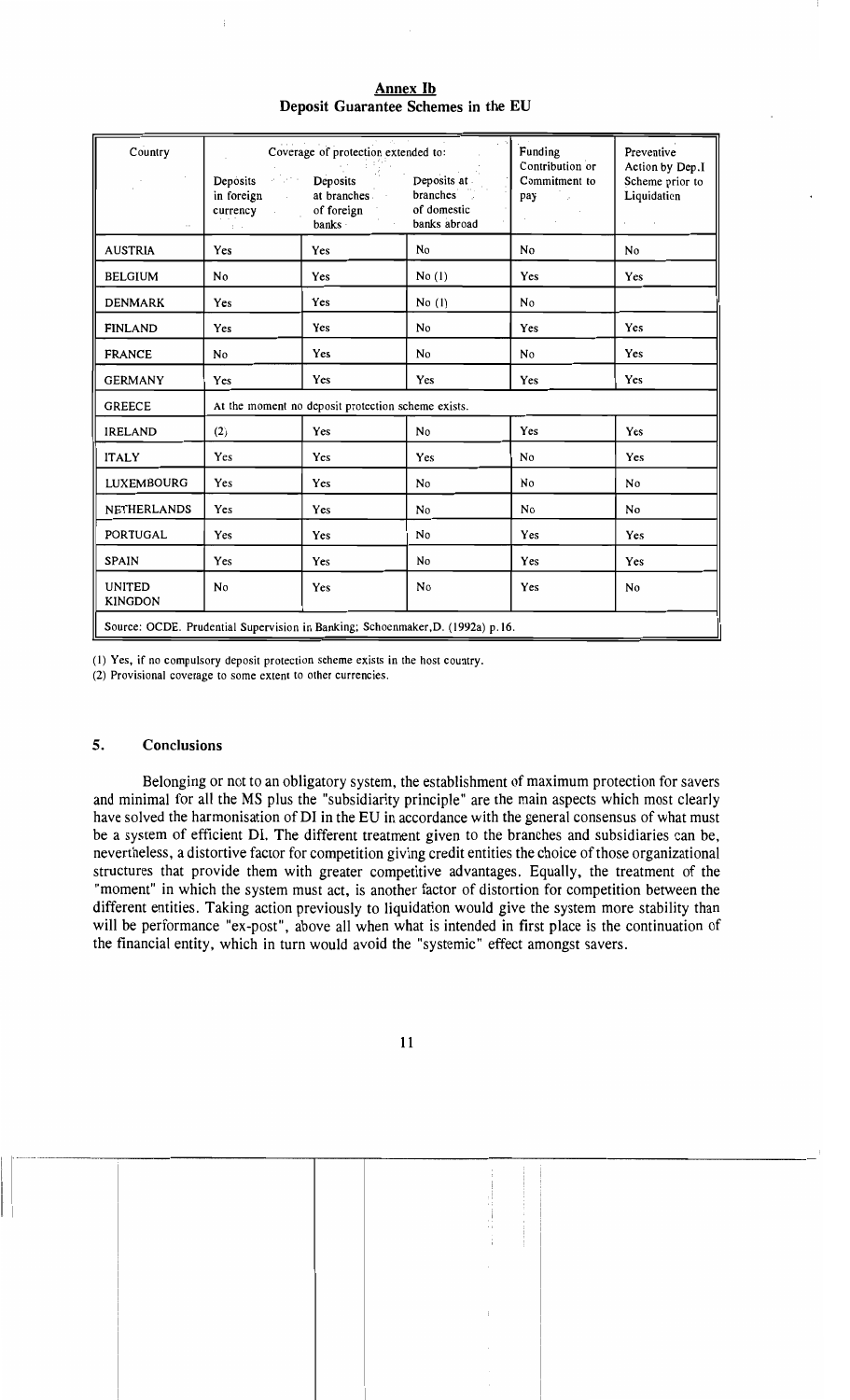Amongst the non-harmonised aspects there are two of vital importance: the financing of the system -public or private- and the amount of the contributive system -fixed or variable- which are the subject of discussion in different countries and EU regulators. The presence of the State in the operation mechanisms ofthe financial system means a competitive advantage for those MS with public systems given the additional guarantee that this implies, as we11 as a financing of **DI** in accordance with the degree of risk assumed by the credit entities that belongs to the same, which in turn reduces the moral-hazard problems associated with a11 kinds of insurance systems.

#### Notes

(1) Nevenheless, the systems based on private insurance are not exempt from difficulties given the characteristics of the banking activity, amongst others: i) to find adequate organizations that will evaluate the risk level of the assured; ii) the determination of the premium to provide for the system and; (iii) the determination of the banking risk in as much as this is atypical within the very actuarial calculations of the insurance agencies.

(2) The determination of the minimal standard level to harmonise amongst European countries was solved averaging the existing levels in the same (the countries with high protection levels such as Germany and Italy were excluded). In spite of the fact that the average was about 22.000 Ecus, it can be deducted that it was not the Conmission's idea to even out the protection of the deposits between the conmunity countries and other countries, as in the US (78.200 Ecus) and Japan (60.400 Ecus) [Schoenmaker, 1992b:9].

(3) Published on 31 May, 1994 in the Official Daily of the European Communities.

(4) [McKenzie et al., 1994:177] One of the German system's weaknesses is that the insurer intervenes in the event of insolvency, not of non-liquidity, so "total coverage" is apparent, since the insolvency is superior to the non-liquidity, and it is very probable that, at the moment of intervention, the bank's value descends to levels which may be seen as minimal coverage. The contribution of resources to form a deposit insurance fund counts on the "apparent" advantage of having immediate access to resources in the event of a crisis, however, the Spanish experience shows how the aboye mentioned fund was insufficient, and had to be supported by the issuing Bank.

(5) Principally when the existing deposit guarantee systems between home and host country are quite different.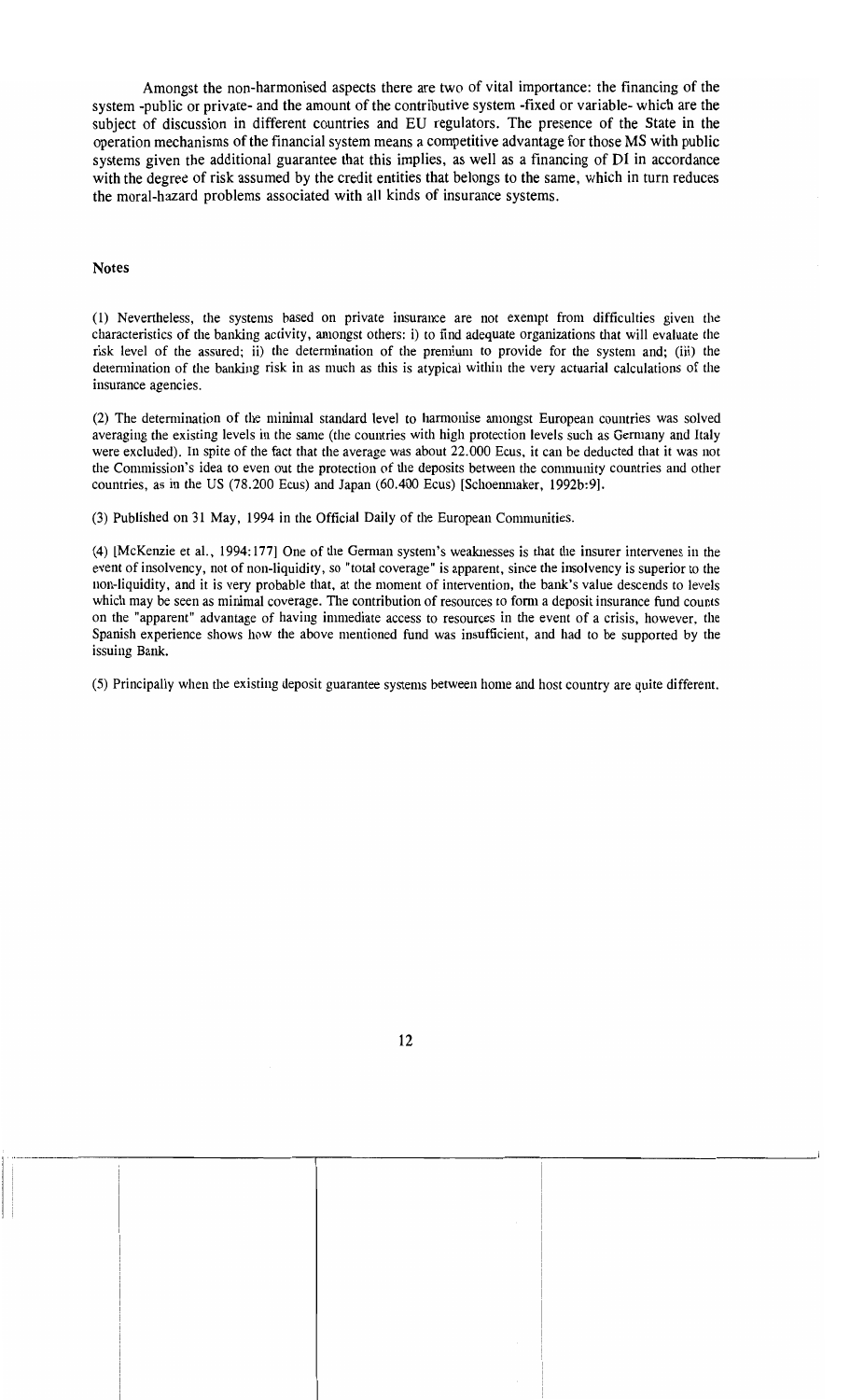#### **References**

- Berlin, M.; Saunders, A. and Udell, G. (1991); "Deposit insurance refonn: What are the issues and what needs to be fixed?"; *Journa! of Ranking and Finance* 15; pp.735-52.

- Connission of the European Communities (1993); "Common Council Position on the Proposal for a Directive on Deposit Guarantee Schemes"; October.

- Chamorro, 1.M. (1993); "Valoración de la Garantía de los Depósitos Bancarios y Ranking por riesgo: Una aplicación al caso español"; *Revista Española de Econom(a;* Vo1.10, N° 1; pp. 93-110.

- Chamorro, 1.M.; Pérez de Villarreal; 1.M. y Rubio 1rigoyen, G. (1994); "Tres ensayos sobre la garantía de los depósitos: aplicaciones a la banca española"; Working Books; Fundación BBV; September.

- Dernline, 1. (1992); "Deposit 1nsurance, Credit Risk and Capital Adequacy"; Working Paper; Centro de Estudios Bancarios; Fundación BBV.

- DIRECTIVE 94/19/EC; European Parliament and Council (30 of May of 1994).

- European Monetary 1nstitute; Annual Report 1994; April 1995.

- Garrido Torres, A. (1991); "Crisis bancaria y regulación financiera: El seguro de depósitos"; Working paper 22/91; Caja de Ahorro y Pensiones de Barcelona.

- Grossman, R. S. (1992); "Deposit Insurance, Regulation, and Moral Hazard in the Thrift 1ndustry: Evidence from the 1930's"; *The American Economic Review;* Vol. 82, N° 4; pp. 800-21.

-lohnson; R and Soenen, Luc (1993); "Stock Market Reaction to EC Economic and Monetary 1ntegration"; *European Management Journa!;* Vo1.11; N° 1; pp. 85-92.

- Kendall, S and Levoruan, M (1991); "A simple Approach to Better Deposit 1nsurance Pricing"; *Journa! of Ranking* & *Finance;* Vo.15; September.

- McCarthy, 1. S. (1980); "Deposit 1nsurance: Theory and Practice"; IMF Central Service; Vol. 27; N°3; pp. 578-600.

- McKenzie, G. and Khalidi, M. (1994); "The EU Directive on Deposit Insurance: A Critical Evaluation"; *Journal of Common Market Studies; Vol.32, Nº 2; pp. 171-89.* 

- Revell, J. (1985); "Banking Risk and Deposit Insurance"; Paper presented in the University of Florence and Sienna; May.

- Schoenmaker, D. (1992a); "Home Country Deposit Insurance?"; Special paper N° 43; LSE Financial Markets Group; London.

- Schoenmaker, D. (1992b); "A note on the proposal for a Council Directive on Deposit Guarantee Schemes"; Special paper N° 48; LSE Financial Markets Group; London.

- Suárez Bernaldo de Quirós, F. (1993) "Banlcing regulation in a equilibrium model"; Centro de Estudios Monetarios y Financieros; Madrid.

- Tasca, R. (1992); *"Il Fondo lnterbancario di Tute!a dei DeDositi. Eficacia operativa e proposte di riforma* "; EGEA; Scritti di economia aziendale; Milano.

13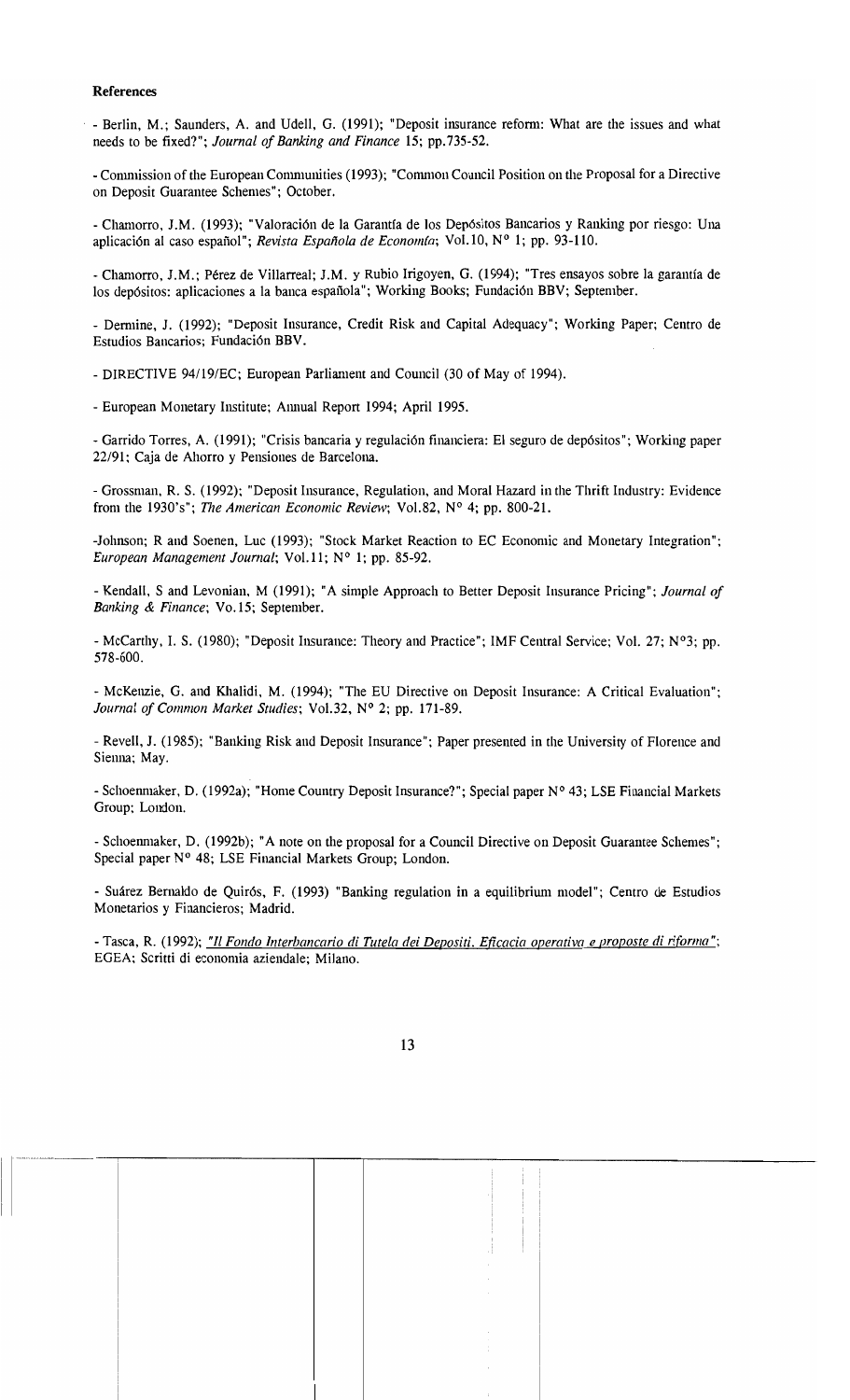Social Headquarters "Home country" principle Home and Host country principles as upper limit Subsidiary MS 2 optional Branch MS 1 < MS 2 MS 2 MS1 > MS 2 MS 2 WOrks  $\frac{1}{2}$  $\frac{1}{2}$ "Home country" principle "Host country" principle EUROPEAN UNION Headquarters  $(MS_1)$ Social  $\frac{1}{1}$ 

 $\frac{1}{2}$ 

 $\frac{1}{2}$ 

 $\frac{1}{2}$ 

 $\overline{\phantom{a}}$ 

Chart 1